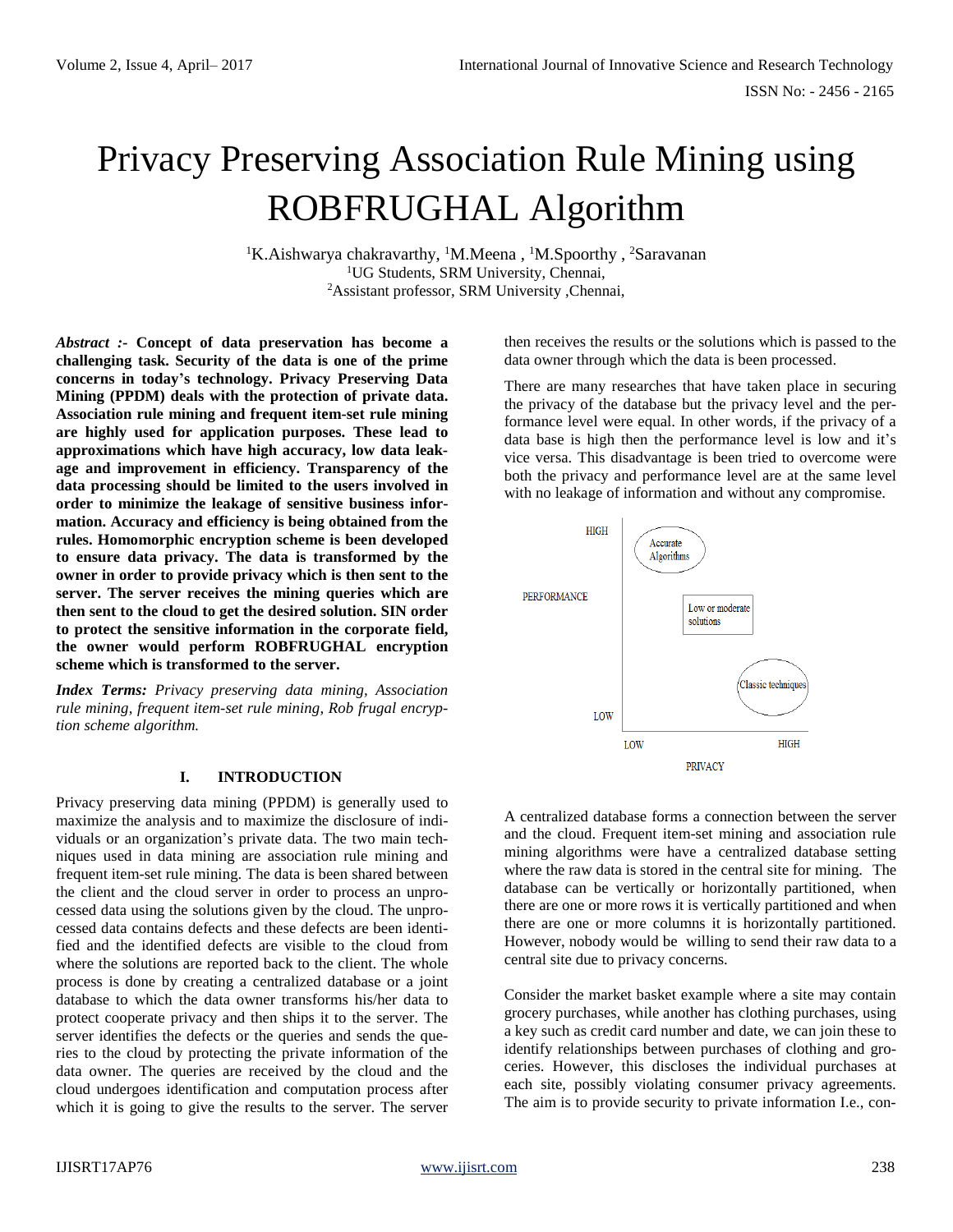fidential information or sensitive information of the data owner.

At first the data to be partitioned in order to secure the data according to the privacy concerns of the data owners. If the data owner has one or more rows in the joint database then that database is called as horizontal database. If every data owner have one or more columns in the joint database then it is called as vertically partitioned database. In horizontally partitioned database, each site possesses different set of tuples for the same set of attributes whereas in vertically partitioned database each site possesses the common set of transactions for distinct set of attributes. The main focus of the paper is to achieve high privacy level including high performance level. The evaluation of the performance is been done with the help of threshold (Ts). The mining of association rules plays an important role in various data mining fields, such as financial analysis the retail industry and business decision making.

# *A. Data Mining*

Data mining is the method of determining patterns in large data sets with machine learning, statistics and database systems. Data mining process is used to extract information from a huge volume of data set to have logical structural representation of the data item in the transactional database. Data Mining, also popularly known as Knowledge Discovery in Databases (KDD), refers to the nontrivial extraction of implicit, previously unknown and potentially useful information from data in database. Data mining is the part of the knowledge discovery process.

Association rule mining is a technique in data mining that is used to find regularities in a large volume of data. This technique may identify data which is private from human or an organisation. Frequency item set mining is a technique where the fake rules would be identified. A homomorphic encryption scheme is developed to avoid disclosure of data. The Knowledge Discovery in Databases process comprises of a few steps leading unprocessed data to a processed data:

- Data cleaning: This is a step where noisy and irrelevant data are removed from the collection.
- Data integration: At this stage, multiple data sources, often heterogeneous, may be combined in a common source.
- Data selection: At this step, the data relevant to the analysis is decided on and retrieved from the data collection.
- Data transformation: It is also known as data consolidation, it is a phase in which the selected data is transformed into forms appropriate for the mining procedure.
- Data mining: It is the crucial step in which clever techniques are applied to extract patterns potentially useful.

## *B. Privacy Preserving Data Mining*

The privacy preserving data mining is to provide a solution for protecting sensitive information by developing a data mining techniques which could be applied on databases without affecting the accuracy of data mining result and without violating the privacy of individuals is the motivation for this research. Privacy preserving data mining with association rule denotes the area of data mining that looks to preserve sensitive information from unnecessary or unlawful disclosure.

Privacy information comprises personal or confidential information in business like social security numbers, home address, credit card numbers, credit ratings etc. The privacy preservation data mining requires guarantee for hiding of sensitive information in efficient manner. The association rule hiding technique protects the sensitive data .

It affects the privacy of rules and the utility of the data mining results. The association rule mining takes right decisions to improve the performance of the business or service origination. But the main threat to the association rule mining is privacy.

It performs data mining on union of two parties. Data stays private that is no party learns anything but output. Assumption is made that it contains large databases-Generic solutions which is not possible and semi-honest parties is present. PPDM deals with protecting the privacy of individual data or sensitive knowledge without sacrificing the utility of the data. This paper has the following sections 1.Introduction 2.Background and related work 3.Proposed system 4.Cryptographic techniques 5.Conclusion.

#### **II. BACKGROUND AND RELATED WORK**

The database can be divided into two types 1.Centralized Database and 2.Distributed Database. The centralized database can be called as a Data warehouse where all the datasets are collected at one central site and any mining operations can be performed in it. The various techniques used in centralized database are Data perturbation, Data blocking and Reconstruction based technique. Whereas, the distributed database the data can be partitioned into two categories 1.Vertically partitioned database and 2.Horizontally partitioned database. As the users do not wish to disclose their information to other users but are interested in achieving aggregate results from the dataset this distributed data is been used for dividing the data among the users.

#### *A. Association rule mining*

Data mining procedure extract the required information from the huge database. Association rule mining plays a major role in the extraction of this information by using association rule generation algorithm. Four efficient namely secure sum, se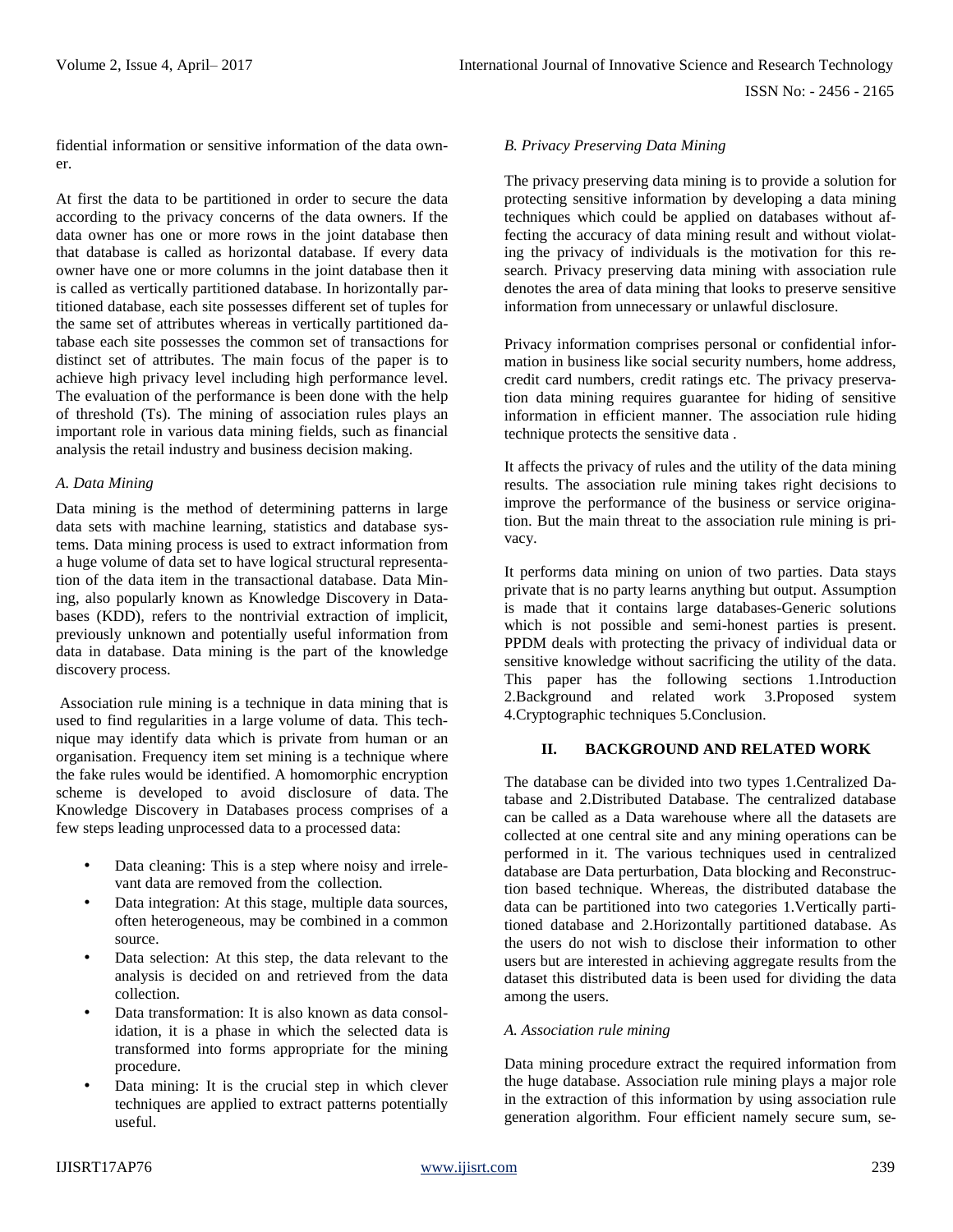cure set union, secure size of set intersection and scalar product for privacy preserving data mining are introduced. Association rules are if-then statements that help uncover relationships between seemingly unrelated data in a relational database. An example of an association rule mining would be "If a student is from English medium school and attendance > 80% then his/her result is pass"

Association rules are created by analyzing data for frequent ifthen patterns and then using the criteria support and confidence to identify the most important relationships. Support is an indication of how frequently the items appear in the database. Confidence indicates the number of times the if-then statements have been found to be true. For an association rule  $X \Rightarrow Y$  the support and confidence is

Support  $(X) = (Support\_count(X) / n) * 100$ 

 $Confidence(X \rightarrow Y) = (Support(XY) / Support(X)) * 100$ 

## *B. Frequent item-set rule mining*

The rules generated by the association rule mining are to be checked to make sure that there are no fake or duplicate rules present. For this process frequent item-set rule generation is been used which identifies the duplicate or fake rules from the generated set of rules.

#### *C. Requirements of a PPDM Algorithm*

# • **Accuracy**

The accuracy is been identified by the loss of data, the less the data loss the better is the information quality.

# • **Scalability**

Scalability depicts the proficiency patterns when information sizes increment, it is an alternative critical perspective to the execution.

# • **Data Quality**

High quality information that has been arranged particularly for information mining assignments will bring valuable information mining models whereas, low quality information hasa negative effect on the utility of information mining results.

# • **Security**

The major role is played by the privacy or the security without loss of data and wrongdoing.

The existing system has the high privacy level as an advantage but the performance of the process is low as the privacy is high and vice versa. The solutions which are been proposed are done by an assumption that the attacker has no knowledge about the encryption process; this is the major drawback of the existing system. The data base is been outsourced to the cloud by the data owners using the server, during this process there is a leakage of data and cooperate privacy level is not up to the mark. Due to which the trust of the clients on the server is a doubt. To overcome this mining techniques like association rule mining, frequent item-set rule mining and Rob frugal algorithm is been used for the encryption of the database in the proposed system.

## **III. PROPOSED SYSTEM**

Due to fast improvement in the field of information technology a serious issue has been rise about huge information storage. To overcome these problems data mining techniques play a vital role. Data mining is capable of analyzing vast amount of information within a minimum amount of time. In this paper, the problems encountered in the existing system are tried to overcome by using the association rule mining and advance encryption techniques. The rules are been generated for the extraction of data from a huge database. The rules are been checked to avoid fake or duplicate rules with the help of frequent item-set rule mining. These two techniques and algorithms play a vital role in the mining process.

The main aim of the process is to create a centralized database or a joint data base for the data owner and the cloud in which they can share the required information without any leakage of the data and with cooperate privacy. For achieving the cooperate privacy we are going to encrypt the database using the Rob frugal encryption process by which the private data of the data owner is not visible to the cloud server. The queries of the data owner are only visible to the cloud server to which the cloud server gives a response with solutions. The high privacy and high performance together are tried to achieve in this proposed system.

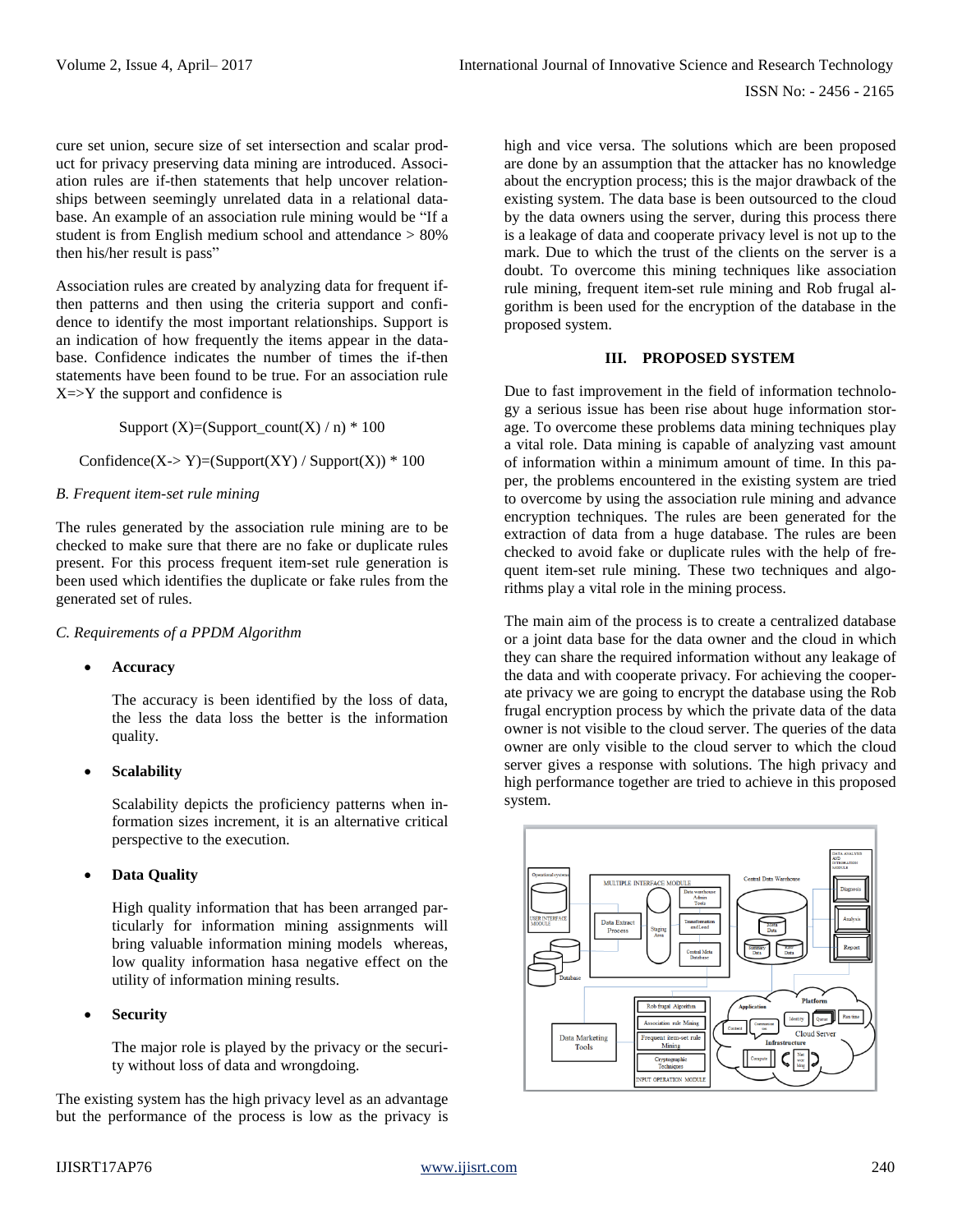The centralized system or the joint system is where the database given from the server is stored. It can be divided into visible and non-visible data where the visible data could be viewed by the parties I.e., the server and cloud whereas the non-visible data is to be hidden from cloud as this would consist of sensitive information of the data owner. Privacy is to be provided to the non-visible data using a Rob frugal encryption scheme. The original TIDs of some databases may contain sensitive information. To hide such information, the TIDs in the outsourced databases are replaced by the hash values of the original TIDs. Because of the pre- image resistance property of cryptographic hash function, the cloud cannot recover original TIDs from the TIDs used in the outsourced databases.

The main aim would be to get the defects or problems being encountered, analyse and send it to the cloud to get the required solution. Once the solution is given it is applied and tested and the process continuous. Considering the hospital scenario, the patients details such as name etc., are kept confidential while sending it to the cloud I.e., they are kept under non-visible data. The rest would be used to find the particular solution for the problem.

# **IV. CRYPTOGRAPHIC TECHNIQUES**

The encryption and decryption process plays a major role in this particular privacy preserving data mining. To achieve the high level privacy the Rob frugal encryption technique is been used where the encryption or decryption process is done before transforming it to the cloud server. For this process five main steps are followed to acquire maximum privacy level.

- 1. A attack model is been defined for the adversary and to make precise the background knowledge the adversary may possess.
- 2. An encryption scheme is been proposed called Rob frugal algorithm, that the encryption and decryption module can employ,which transforms client data before it is being shipped.
- 3. To allow the Encryption or Decryption module to recover true patterns and their correct support.
- 4. A formal analysis is been conducted based on the attack proposed to prove the probability of each transaction.
- 5. An experimental analysis is been conducted to show the encryption scheme is effective, scalable and achieve the desired level of privacy.

## *A. Encryption Scheme*

An encryption scheme is introduced which transforms a TDB D into its encrypted version D. Our scheme is parametric w.r.t.  $k > 0$  and consists of three main steps:

- using 1-1 substitution ciphers for each plain item;
- using a specific item k-grouping method;
- using a method for adding new fake transactions for achieving k-privacy. The constructed fake transactions are added to D (once items are replaced by cipher items) to form D and transmitted to the server.

Homomorphic encryption scheme allows one or more plain text operations to be carried out on the cipher texts. If the addition operation is allowed, then the scheme is called as additive homomorphic encryption. If the multiplication operation is allowed, then the scheme is called as multiplicative homomorphic encryption.

In an additive homomorphic encryption scheme, the cipher text of the sum of two plaintexts,m1+m2,can be obtained using some computation "." on the cipher texts of m1 and m2, without first decrypting m1and m or requiring the decryption key. Let  $E_{pk}$ () be the function of encrypting with the public key, and "." Is modular multiplication in rob frugal.  $E_{pk}(m1)$ , $E_{pk}(m2)$  and the public key used in the encryption, one can compute  $E_{pk}(m1+m2)$  by performing a modular multiplication of  $E_{pk}(m1)$  and  $E_{pk}(m2)$ . Similarly, given  $E_{pk}(m1)$ , m2 and the public key, one can compute  $E_{pk}(m1*m2)$ by performing a modular exponentiation  $E_{pk}(m1)^{m2}$ .

$$
E_{pk}(m1+m2)=E_{pk}(m1)*E_{pk}(m2)
$$

 $E_{pk}(m1*m2) = (E_{pk}(m1)E_{pk}(m1)*... E_{pk}(m1)) / (m2$  multiplications)

$$
=E_{\rm pk}(m1)^{m2}
$$

In the remainder, . denotes homomorphic addition.

#### *B. Decryption Scheme*

When the client requests the execution of a pattern mining query to the server, showing a minimum support threshold  $\sigma$ , the server send back the computed frequent patterns from D. Clearly, for every item set S and its corresponding cipher item set E, we have that supp  $D(S) \leq$  supp  $D_{(E)}$ .

For every cipher pattern E returned by the server together with supp  $D_{(E)}$ , the E/D module restores the corresponding plain pattern S. It needs to remake the exact support of S in D and decide on this basis if S is a continuous pattern. To obtain this goal, the E/D module adjusts the support of E by removing the effect of the fake transactions. Supp  $D(S)$  = supp  $D_{(E)-supp} D_{\Delta}(E)$ . Finally, the "S" pattern with adjusted support is kept in the output if supp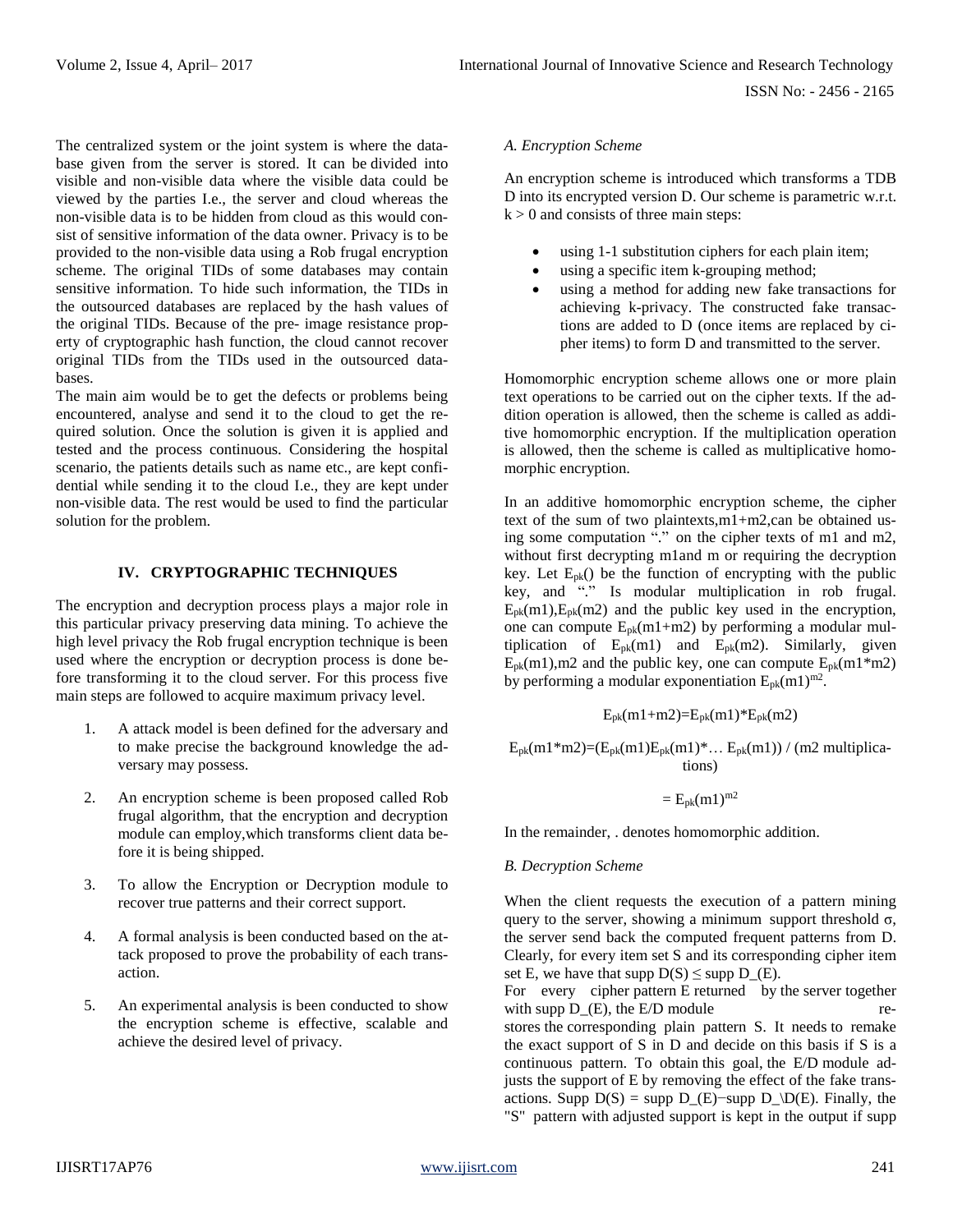D(S)  $\geq$  σ. The calculation of supp D\_\D(E) is performed by the E/D module using the synopsis of the fake transactions in  $D \setminus D$ .

# **V. ROBFRUGAL ALGORITHM**

An attack model was generated based on following criteria such as based on assumption that the service provider (who can be an attacker) is semi honest in the sense that although he does not know the details of the encryption algorithm, he can be curious and thus can use his background knowledge to make inferences on the encrypted transactions. It has been assumed that the attacker always returns (encrypted) item sets together with their exact support. Rob Frugal algorithm provides privacy to the database. By Rob Frugal algorithm, true support of mined patterns can be recovered. Rob Frugal algorithm involves one to one substitution, k grouping methods and Fake transactions. Rob Frugal encryption converts a Plain Transaction Database (TDB) into an encrypted Database D ∗.At the time of pattern mining, the patterns are generated for given query with the high possibilities of spurious or fake patterns that probably degrades the accuracy of generated patterns.

# *A. One To One Substitution*

Data owner will encrypt the original transaction database in one to one substitution method. It helps to encrypt the plain text into cipher text using private key.

# *B. K-Grouping Method*

The Frugal method consists of grouping together cipher items into groups of k adjacent items in the item support table in decreasing order of support, starting from the most frequent item.

# *C. Encryption And Decryption Scheme*

The following steps can be applied according to the Rob Frugal scheme.

- The new transactions in TDB are inserted into the prefix tree T , obtaining a cumulative representation of TDB. Also, a cumulative item support table IST is constructed by adding the support of each item in IST∗ and IST.
- In particular, for each item ei∈ IST∗ the support of ei is added to the support of ei∈ IST. Clearly, IST could both:
	- *a)* not contain some item belonging to IST∗, and
- *b)* Contain some new items. In case a, the support of these items in the cumulative item support table IST is equal to the support of them in IST∗; while in case b the support of these items in IST is equal to their support in IST. Note that when the cumulative item support table IST is constructed the method keeps the order of the items in the IST∗.When an item only belongs to the IST, then this item is appended to the list. Clearly, the balance of support in each group is now generally destroyed by the new item supports, and it is needed to add new fake transactions to restore the balance.
- The old grouping is checked for robustness with respect to the overall prefix-tree T and the existing synopsis, which is equivalent to checking against to D ∗∪ F ∗.
- If the check for robustness fails, then a new grouping is tried out with swapping, until a robust grouping is found. Notice that the new grouping is robust with respect to the new fake transactions, as the most frequent item of each group does not occur in any fake transaction.
- The E/D module uses both old and new synopses to reconstruct the exact support of a pattern from the server. Our method extends to the case when simultaneously, a new batch is appended and old batch is dropped; the method also works in the case when new items arrive or old items are dropped.

# *D. Creating Fake Transactions*

A noise table specifying the noise N(e) needed for each cipher item e, we generate the fake transactions as follows. First, we drop the rows with zero noise, corresponding to the most frequent items of each group or to other items with support equal to the maximum support of a group. Second, we sort the remaining rows in descending order of noise. Let 1 . . . m be the obtained ordering of (remaining) cipher items, with associated noise  $N(1) \ldots N(m)$ .

# **VI. CONCLUSION**

The wide range of experiments on existing techniques calculates the relative performance of several privacy preserving techniques and its limitations. For this reason the privacy preservation technique using association rule mining and frequent itemset mining are implemented which the main approach of privacy preservation during association rule mining, a centralized database has been created through which the transactions between client and server are taken place. It avoids data leakage which is caused by data sharing. High